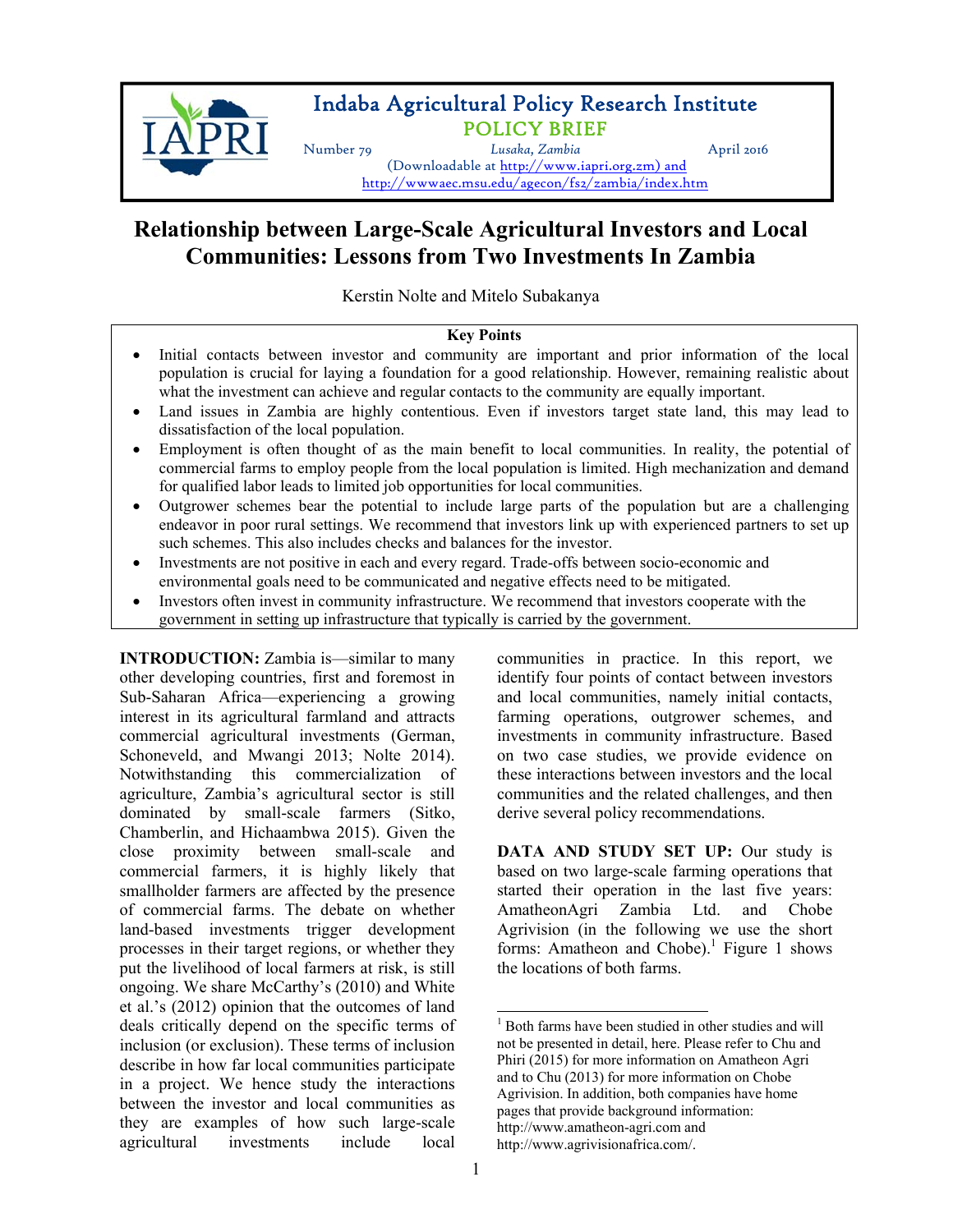

**Figure 1. Location of AmatheonAgri Zambia Ltd. and Chobe Agrivision** 

Source: Authors' own display. Location of farms is set at the office buildings.

Both farms are extremely big in size, $2$  build their farming operations on titled state land (a *greenfield* investment in the case of Amatheon and in the case of Chobe a *brownfield* investment set up in an area with a long-standing tradition in commercial agriculture<sup>3</sup>) and engage visibly in corporate social responsibility (CSR) activities. It is a deliberate choice to study two cases that have CSR high on their agenda. This is meant to generate insights into the diversity of interactions between investors and local communities and the associated challenges—investors without an emphasis on CSR policies are likely to have less points of contact with the local communities. This implies that the results are not representative for all investment cases in Zambia but are thought to draw a rather positive image as compared to investments that are not as involved in CSR policies.

We collected primary data in Zambia's Central Province in October 2015 in the surroundings of both farms, in Mumbwa and Mkushi district (see Table 1 of Primary Data Sources on p. 8). We conducted in-depth interviews with the farm management teams and some key stakeholders. In addition, we did a number of focus group discussions (FGDs): Two FGDs with adjacent smallholder farmers close to each project, among them one FGD with men and one with women. We further conducted one FGD with outgrower farmers near Amatheon. The groups were assembled according to our request through an Amatheon coordinator and a government agricultural extension officer in the case of Chobe. We requested that the FGD should have between 7 and 15 participants, separated by sex, and targeted villages in which we knew that the investor has interacted with smallholder farmers.

We stressed our independence from the investor and the government but cannot rule out: a) that participants were specifically chosen by the coordinator respectively the extension officer, and b) the possibility that participants thought we would work for the investor or the government. We, hence, treat our data with care and triangulate it with findings from the literature. Discussions were moderated (in Bemba and Nyanja) by one of the authors and a Zambian colleague, recorded, and later transcribed to English.

**ANALYSIS:** In the following, we discuss several points of contacts between the investor and the community. In particular, initial contacts, farming operation, outgrower schemes, and investments in community infrastructure. Based on our two case studies, we shed light on these

 2 Amatheon has an area of almost 40,000 hectares under contract (Interview 1) and Chobe has about 4,000 hectares in Mkushi and another 12,800 hectares in Mpongwe (Interview 7).

<sup>&</sup>lt;sup>3</sup> Mkushi farm block was set up by colonial authorities to expand commercial farming and has seen several waves of new farmers arriving and leaving. Today, Mkushi is a prosperous commercial farming hub (Chu 2013).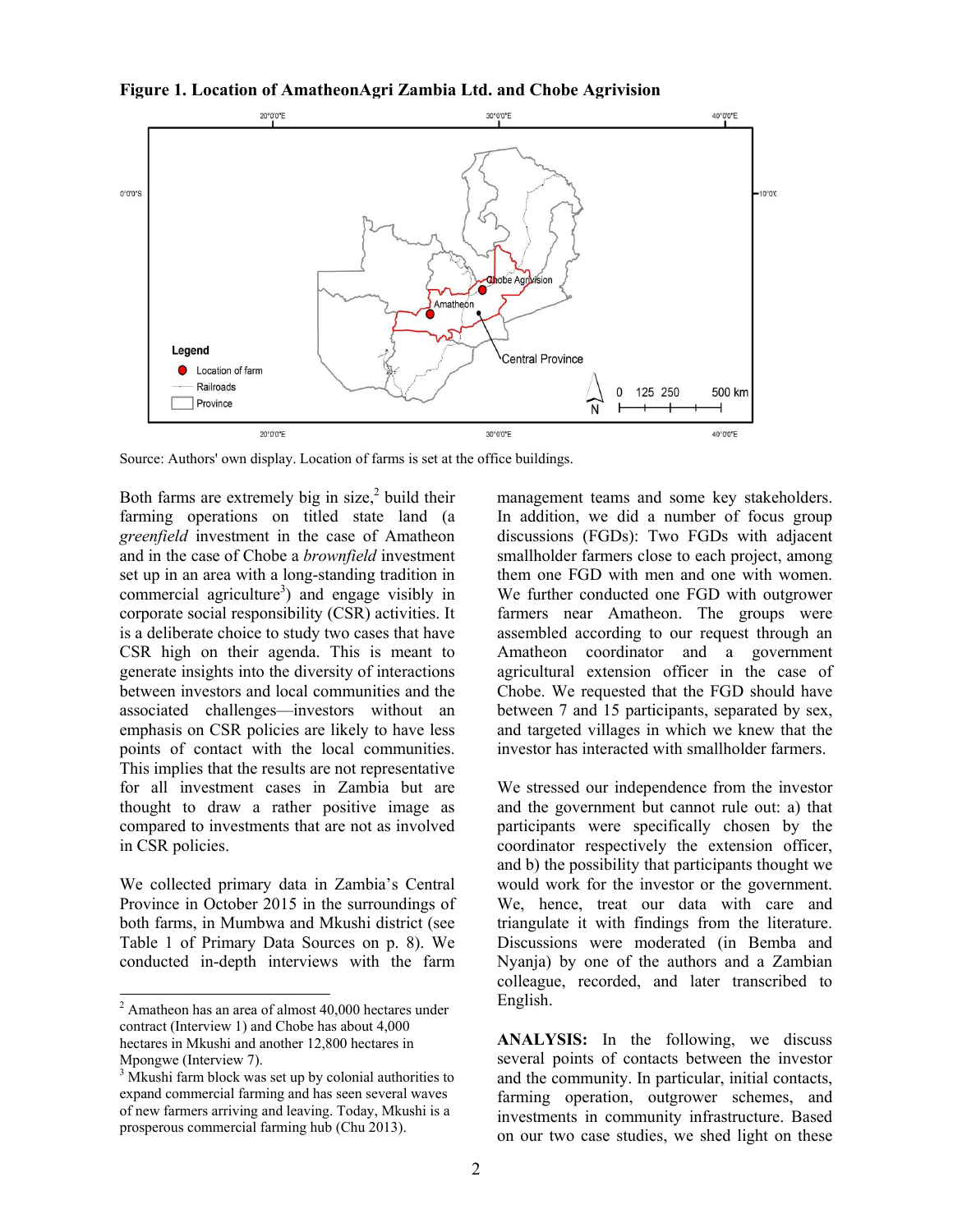investor-community interactions and then identify associated challenges.

**Initial Contacts:** The very first point of contact between local communities and the investor usually takes place in the negotiation phase. Previous research has shown that local populations take part in negotiations through community consultations that are often perceived inadequate or lack completely, but are considered an important aspect of fair land deals (Cotula and Vermeulen 2011; Nolte and Voget-Kleschin 2014).

Experiences on initial contacts are different in our two case studies. In the case of Chobe, the land was formerly used for commercial farming (brownfield investment), and all negotiations were between Chobe and the former owner and no community consultation took place. People in the communities just heard that the land had changed owners when new jobs were created (FGDs 4 and 5).

Amatheon in contrast bought land from many different owners and often the land was not used for commercial agriculture before (greenfield investment). All land that Amatheon holds is state land, set aside for commercial farming during colonial times in the so-called *big concession farm block*<sup>4</sup> (Chu and Phiri 2015: 11 pp.; Interview 2). However, the land, set in a rural agrarian context, was not developed and so people had settled on the seemingly vacant land (Chu and Phiri 2015; Interviews 1 and 2, FGD 2).

In the FGDs near Amatheon there are reports on different forms of initial contacts: First, there are negotiations with the former landowners. (Interview 2, FGD 3). During a FGD some men claim there is a lot of pressure on these owners, for instance one man nicely explains, "Pressure (…) is that those people have money and they will entice you with their money in order for you to sell them land" (FGD 3).

Second, there are those that settled on the land Amatheon leased (FGD 2). Even though these people are considered *squatters* by law Amatheon negotiates with them to find a solution accepted by all parties (Interview 2, Chu and Phiri (2015: 16-17)). Finally, Amatheon conducted community sensitization meetings, through chiefs and the village headmen in villages that are close to Amatheon. One woman explains what happened in such a meeting she attended: "They said what they had brought in the area and of what benefit it would be. So these people told everyone and everyone agreed that yes that is development in that people won't die of hunger if they are people who are bringing good things whereby they will be farming and doing other things, our children will be getting jobs, for sure all will be well. We will learn from them, we will work with them." (FGD 2).

A challenge in these initial contacts is optimistic promises made by investors and very different expectations by local communities. While it is crucial that local communities are informed about the coming of new investors—especially in the case of greenfield investments in rural agrarian contexts where local communities are heavily affected—it is equally important to be realistic about the project outcomes. Often local communities have very high expectations towards an international investor. Investors are perceived to be incredibly rich and solve many problems in the community. In the FGD many requests were raised that show the high expectations, for instance, "they could bring us a very big shop" (FGD 1), or "they can make us a market" (FGD 5), or referring to the school that Chobe built "we need a laboratory for senior grades. And technology changes, we need computers" (Interview 6). Given these high expectations, it is crucial that promises made in the initial stages are realistic. In the case of Amatheon, many participants complain that promises are not kept (FGDs 1 and 3), for instance one man explains, "The agreements we made with them when they first came here, they told the community that they will employ people first from here. (…) what is happening now is that many people from here Kaindu, have been laid off and they are bringing people from afar" (FGD 1). Additionally, one man sums up his view of Amatheon's overall performance, "They did not perform up to our expectations" (FGD 3).

Another important issue is that communication between investor and communities is not finished after a first consultation meeting but needs to accompany a project continuously. In the case of Chobe, participants in the FGDs complain that "meeting them is the challenge. They are not

<sup>-</sup><sup>4</sup> The big concession farm block is land demarcated by the colonial government to promote commercial farming (Interview 2).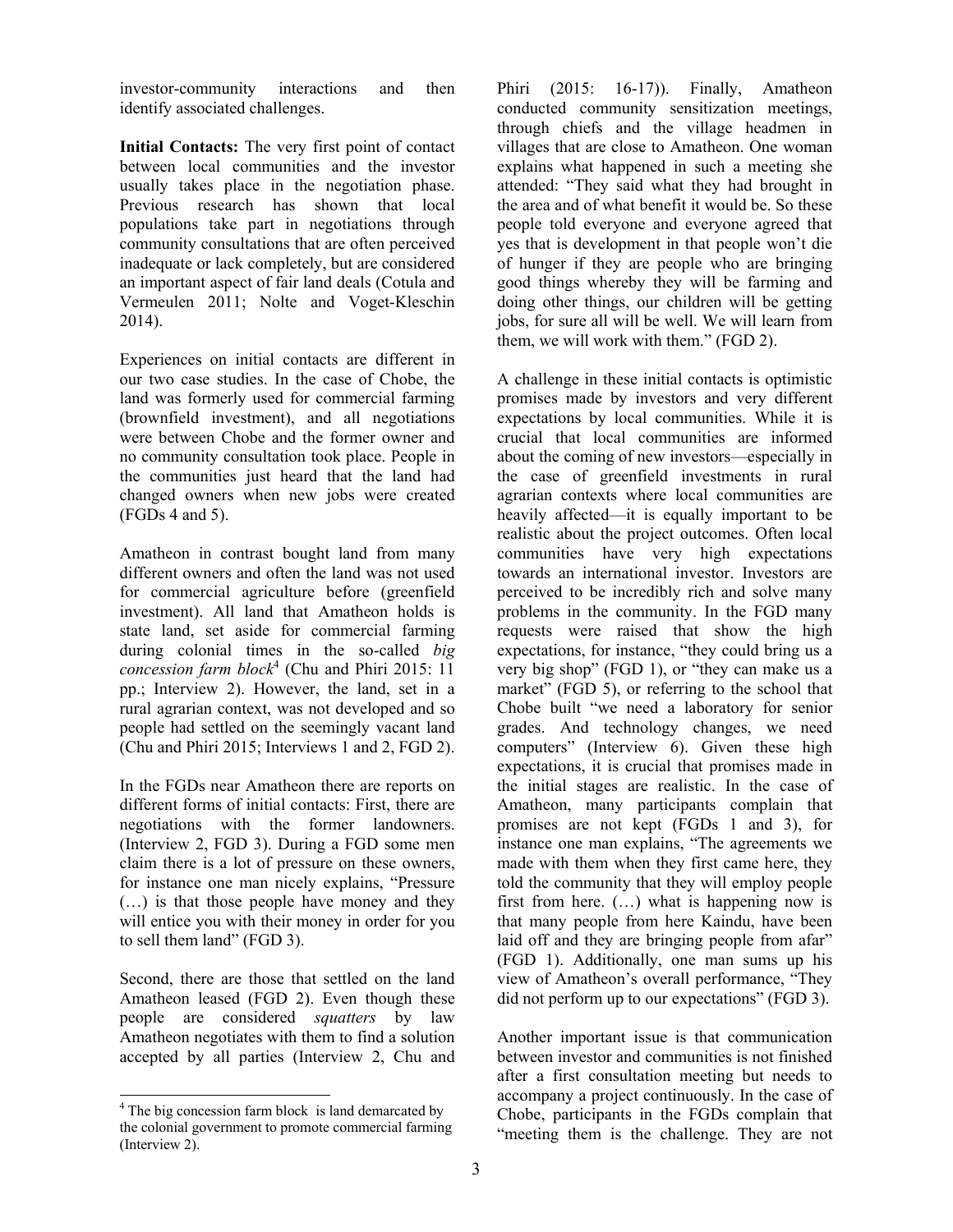open" (FGD 4), and that the only exchange they ever had with the investor concerned the building of the school (FGDs 4 and 5). Amatheon has regular community meetings (Interview 8) and puts up so-called suggestion boxes in the villages to facilitate exchange with the local communities but these are hardly used (Interviews 1 and 2) and they were not mentioned during the FGDs.

**Farming Operations:** The second and most evident point of contact between the investor and the local communities is through the actual farming operations that have various effects on the surrounding communities. A direct result from the setting up of the farm is increasing land scarcity. Land scarcity is very hotly debated near both farms. For instance, a local government representative near Mkushi reports that investors now enter community land and divert streams from community land towards the commercial farm block as "there is quite big pressure on the land" (Interview 6). Especially in the case of Amatheon, there is a strong feeling of expropriation and worry about Amatheon's expansion (FGDs 1-3), for instance one woman reports, "So we get worried that this buying of land is just too much. Maybe they can even get land where we stay. Where will we go?" (FGD 2). Men in one of the FGDs complain about Amatheon's cattle "loitering and eating people's maize" in the villages. In addition, access to the land is now blocked. Near both farms, participants in FGDs report about the problems arising: One man near Chobe claims that people can no longer pass through the land (FGD 4); near Amatheon men complain that they cannot use the rivers for fishing anymore (FGD 1), or collect honey as all the trees where cut (FGD 3). Amatheon claims so far only three households have been resettled and nine more are currently being relocated (Interview 8). All sources confirm that Amatheon negotiates with these families and compensates well (FGDs 2 and 3, Interview 1) and that "there has never been any conflict, no" (FGD 2). Chu and Phiri (2015: 18- 19) find that Amatheon tries to avoid resettlements. In cases of resettlements Amatheon consults with traditional leaders and local government and applies to international guidelines (World Bank Operational Policies and the International Finance Corporation's Guidance Note 5. See

http://siteresources.worldbank.org/INTFORESTS /Resources/OP412.pdf and

http://www.ifc.org/wps/wcm/connect/22ad72004 8855b25880cda6a6515bb18/ResettlementHandb ook.PDF?MOD=AJPERES).

Another result of the operational farm is employment creation—reported in both cases (FGDs 1-5; Interviews 5 and 6). There are permanent employees (Amatheon reports 253 permanent staff in December 2015, (Interview 8) and Chobe reports 140 employees in the Mkushi operations in 2015 (Interview 4)) and casual employment (Amatheon reports 518 casual workers in December 2015). Permanent employment seems rather uncontested—in the case of Chobe the farm is singled out as one of the better employers in the region (Interview 6). The only concern regarding permanent employment is the feeling that too many people from outside are employed under permanent contracts to the detriment of local labor (FGDs 1- 4, Interview 6). Casual labor is, in contrast, much under debate. The first complaint is that the number of employed people is diminishing over time when the project matures and that due to high mechanization only a few people are employed (FGDs 2 and 3). For instance, one young man near the Chobe investment complains, "Now today they are cutting down on people saying that, [pause] that big job that we had, we are done. They have big machines,—fast fast [emphasis]—where there is bush work that should be done in five to six months; it is now done in two months" (FGD 4). The biggest complaint raised in villages close to Amatheon concerns the labor conditions. People report extremely long working hours, hard work despite very low payment, accidents without compensation, and bad treatment (FGDs 1-3).

In one of the groups women report that one benefit of Amatheon's farming operation is food security. During a bad harvest in 2013, the only food available was the maize produced by Amatheon. One woman explains, "That maize which was ready for harvest in February where they used irrigation, it rescued most of us" (FGD 2).

Around both operations, community members fear adverse environmental effects due to the cutting of trees and use of chemicals (FGDs 3 and 4, Interview 6). One farmer near Amatheon claims, "We are just worried that maybe the rainfall (…) may change because of the deforestation they are doing" (FGD 3), and a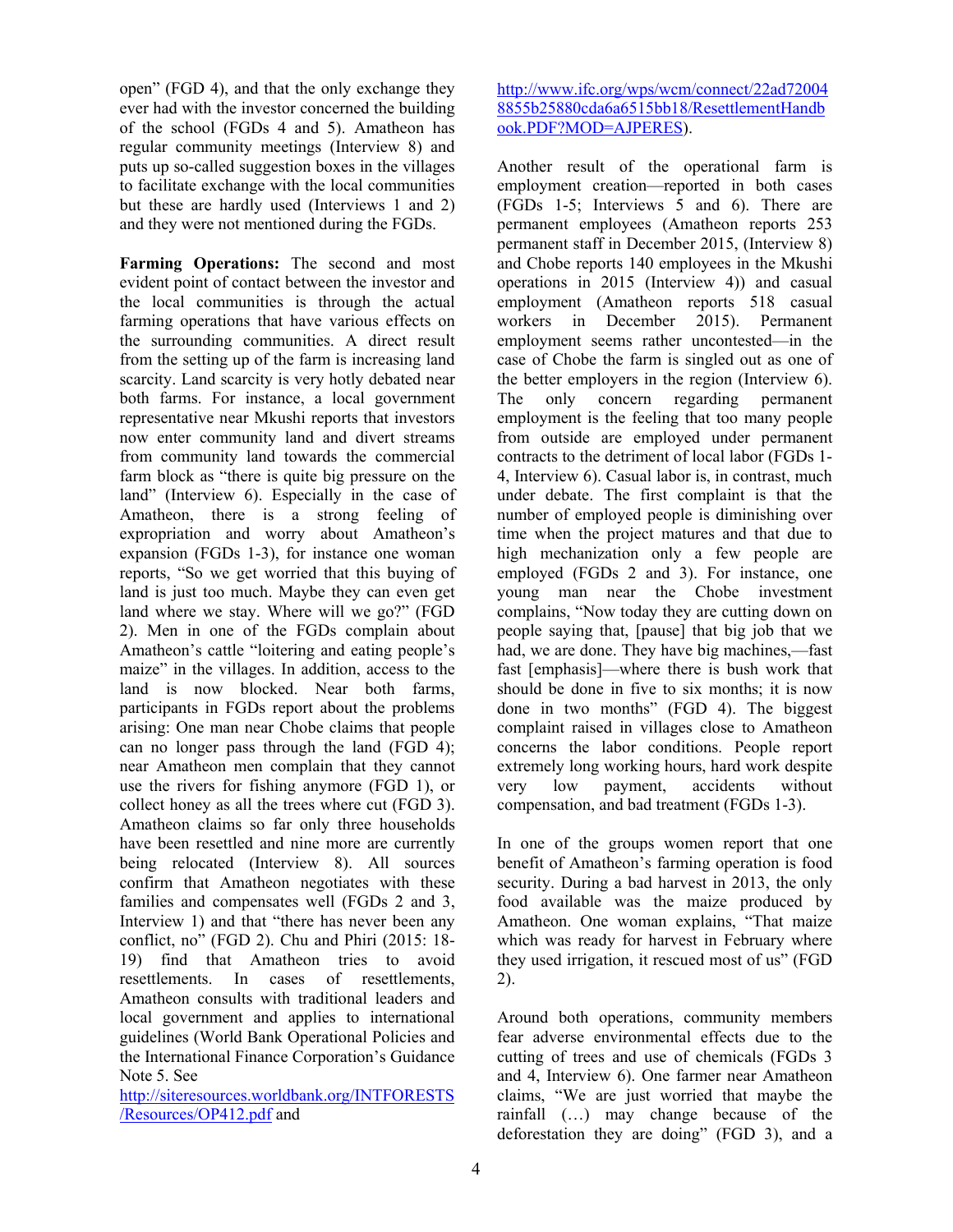farmer near Chobe states in a similar vein, "It does not rain very much. The land gets damaged because there is not that traditional manure" (FGD 4). Another issue raised is that the machines create a lot of noise, day and night (FGD 3). This being said, both companies have conducted environmental and social impact assessments in which they propose environmental mitigation measures (e.g. Chobe Agrivision Ltd. 2011; AmatheonAgri Ltd. 2014b).

In terms of challenges, we identify the following: First, even though both investors target state land which is considered much less contentious than customary land (Nolte 2014), land issues are hotly debated and definitely emotionally charged. This holds particularly for the case of Amatheon as it is a greenfield investment. A major problem is that boundaries of customary land are not known to chiefs and the local communities. Even though the land has been state land for several decades, there is a strong perception of expropriation of local communities through Amatheon (FGDs 1-3, Interview 2). Amatheon does make an effort to reduce these conflicts and is very sensitive to this issue as becomes evident in their resettlement policy (AmatheonAgri Zambia Ltd. 2014a). Notwithstanding these efforts, land issues are one of the major grievances expressed in FGDs.

Second, another major grievance expressed in the FGDs relates to employment. People complain about low numbers of local employees and decreasing numbers of overall employment. In the case of Amatheon employment conditions and labor safety are harshly criticized.

A third challenge relates to the trade-offs of an investment project: Employment creation and other beneficial developments often materialize alongside negative developments such as environmental degradation. While the focus of this policy brief is not on the environmental effects, it is likely that there are trade-offs between socio-economic and environmental goals.

**Outgrower Schemes:** A third point of contact between investors and the local community relates to outgrower schemes referring to an agreement between a farmer and a firm. The farmers provide a certain quantity and quality of commodity. The firm then provides production

support and processes the farmer's produce or puts it on the market. Depending on the specific contract arrangements, production support typically includes the provision of credit, agricultural inputs in form of seeds, fertilizer and pesticides, and training in production methods (Eaton and Shepard 2001). While the effects of outgrower schemes on participating farmers are controversial in the literature, outgrower schemes in the context of large-scale land investments are considered a huge opportunity for land deals to be beneficial for local smallholders (Robertson and Pinstrup-Andersen 2010; de Schutter 2011).

Amatheon has an operational scheme that they launched in April 2013 and are currently expanding while Chobe already launched their own scheme in Mpongwe and conducted first information meetings two week before we visited the villages near the Mkushi operations (Interview 6, FGD 4). Both investors mention their schemes as a tool to include the local population in the scope of their CSR policy. But they also make clear that it is business (Interviews 3, 4 and 7), and for Chobe that "smallholders are part of our supply chain" as they need produce for their own mill in Kitwe (Interview 7). Amatheon has the goal to involve 8,500 contract farmers for maize and soya beans until 2018 and had trained 3,500 farmers in October 2015 (Interview 3). Chobe wants to get a total of 50,000 tons of maize (and some wheat) for their mill and, hence, intends to involve 5,000 to 10,000 farmers successively (in Mkushi and Mpongwe) (Interview 4). Both investors work with a number of partners on the scheme. For instance, Chobe works with the LIMA credit scheme from the Zambia National Farmers Union; one of the co-founders explains (for the Mpongwe operations where the scheme is already operational) "We have connected right in the middle. They started delivering the products to us and we pay into the ZNFU bank accounts. (…) What we did? We facilitated a guaranteed market since we have the mills in Kitwe, we need produce" (Interview 4). Both schemes are group based; contract farmers are provided with inputs and training on conservation farming, have access to credit, and get a guaranteed market (Interviews 3, 4, and 7).

Accordingly, one of the main benefits reported in the case of Amatheon are trainings that local farmers receive in the scope of the outgrower scheme (FGDs 1-2), for Chobe, benefits from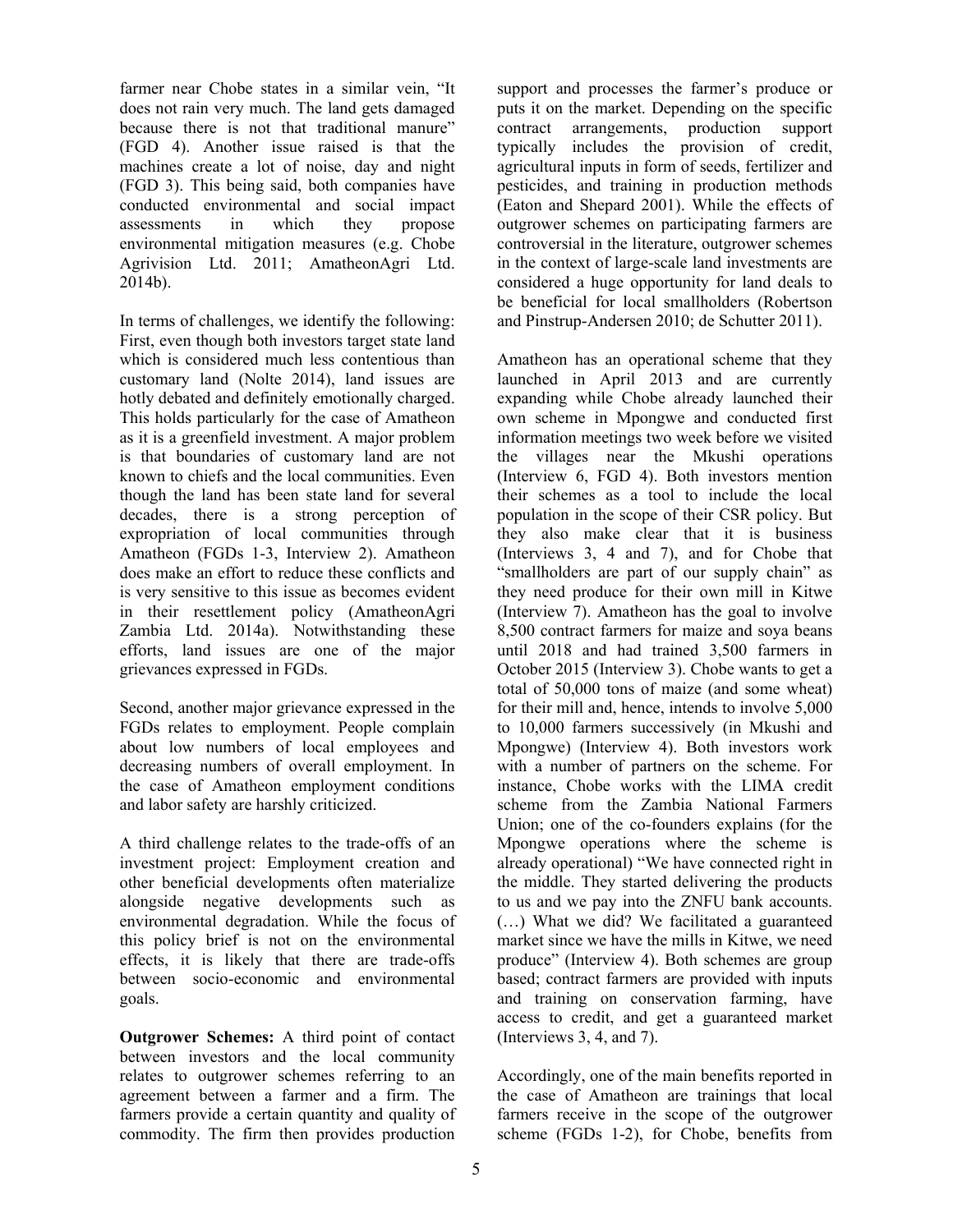future training sessions are expected (Interview 6, FGD 3).

Another benefit from the outgrower scheme in the case of Amatheon is the improved availability of inputs, such as seed and fertilizer, and better access to markets to sell the produce (FGDs 1-3). Before Amatheon came, the nearest market was Mumbwa, whereas, now people receive seeds and fertilizer at Amatheon depots and can later sell their harvest there. There are a few complaints about high input prizes (FGD 3), low selling prices, and delay in payments (FGD 1 and 3). In contrast, a woman reports that "We see that Amatheon is fair. They do not temper with the scale" (FGD 2). Again, for Chobe selling of inputs and buying of produce is planned in the scope of the outgrower scheme (Interviews 4, 6, and 7). Moreover, outgrower farmers have access to loans (FGDs 1-3).

A main challenge in the setting up outgrower schemes is the context: both investors operate in a poor rural setting where smallholder farmers are extremely vulnerable and have very low education levels. In such a setting there is obviously the risk that farmers become dependent on the investor. Moreover, the investor faces the challenge to explain the concept of the complex scheme. This can result in suspicion and mistrust, as evidenced by one farmer who states, "Honestly they are training but I think maybe they are training for a purpose. The purpose of doing what? Of gaining more than  $\overline{I}$  put in..." (FGD 1).

**Investments in Community Infrastructure:** A fourth point of contact between investors and<br>communities relates to infrastructure communities relates to infrastructure improvement. All FGDs and several interviewees (FGDs 1-5, Interviews 2, 5, and 6) report on the improvements of schools—including teacher houses and electrification—for both investment projects. Besides this, there are accounts of the creation of boreholes and health facilities. However, people also critically state that roads are being damaged by Amatheon's trucks (FGD 3). Near Amatheon smallholder farmers also claim that there is social development, through support of a local football team (FGD 1).

Investors do deliberate infrastructure improvements in the name of corporate social responsibility (CSR) but also highlight the importance of such projects for the success of the company. In this regard it is important to establish a positive relationship with the communities. Both investors got support for these projects from donors; Amatheon collaborated with World Vision and Chobe with Norfund on the building of the schools (Interviews 1 and 4).

One of the challenges arising from these projects relates to the question of responsibility for infrastructure development. On the one hand building schools and other infrastructure is a clear signal of the investor for long-term interest in the investment region and in a good relationship with the community. Especially in a rural setting with poor infrastructure there is the huge opportunity for these regions to benefit from the investment. On the other hand, basic infrastructure development is the responsibility of the government. Hence, it is hard to understand the 5-year tax holiday investors in agriculture enjoy in Zambia (ZDA 2015) and at the same time see commercial farms investing in basic infrastructure in the name of CSR. In many FGDs it became evident that expectations towards the investors are high (see above) and that people do not make a distinction between the commercial farm and a charity organization. This image is reinforced by infrastructure investments through the investor and results in a major source of misunderstandings.

**POLICY RECOMMENDATIONS:** Based on our two case studies, we looked into four different contact points between investor and local communities: initial contacts, farming operations, outgrower schemes, and investments in community infrastructure. These contact points exemplify how the projects include local communities. Based on the analysis of these four contact points we derive the following policy recommendations:

First, initial contacts between the investor and the community are important and prior information is crucial for laying a foundation for a good relationship. However, it is also important to be realistic about what the investment can achieve. Our cases show that expectations are high and frustration sets in if promises are not kept. Moreover, it is important for the investor to maintain contact to the community and find a communication channel for regular interactions. The job is not *done* after a first consultation.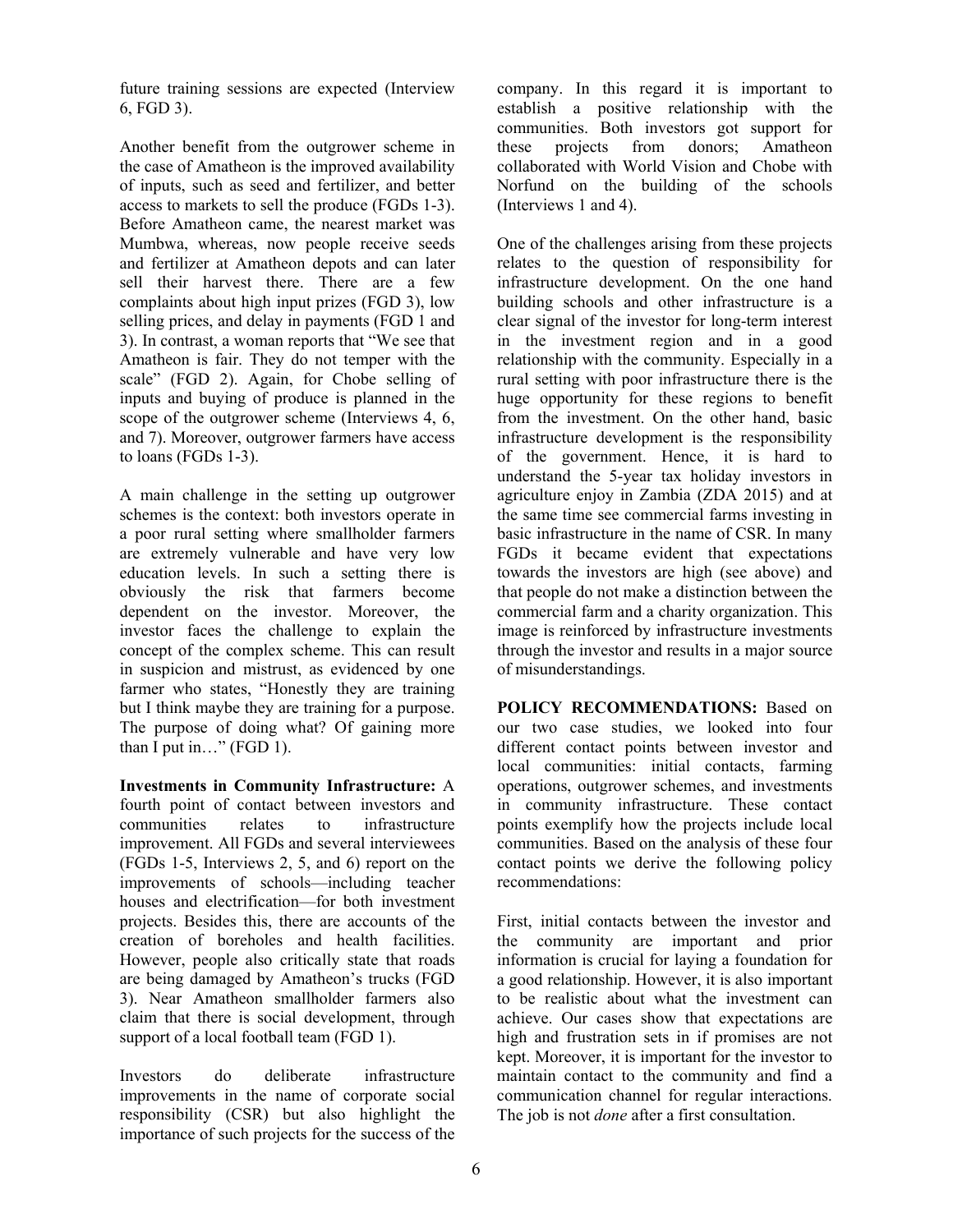Second, we found that even though state land was targeted in both cases, land conflicts could arise, particularly in the case of greenfield investments. Investors need to acknowledge how contentious land issues are in Zambia and be aware that land acquisitions—even though in accordance with the Zambian law—may lead to dissatisfaction of the local population and require very sensitive approaches. This again highlights the importance of continuous communication between the investor and the communities.

Third, investors need to be transparent about the potential of the farm to employ people from the local population. Often farms are highly mechanized, so there is very limited permanent employment—often none for local people. These jobs require qualified labor that is often hard to find near the farms and, hence, people from outside the community might be employed. Local people are only employed for casual jobs. It goes without saying that investors need to adhere to labor norms, also for casual labor. In one of the cases studied, there are serious concerns over labor conditions.

Fourth, outgrower schemes have the potential to include large parts of the population despite low employment creation from farming operations but are a challenging endeavor in poor rural settings. We recommend that investors link up with experienced partners to set up such schemes. This not only brings in experience, but can also guarantee some checks and balances on the investors. There definitely is the risk that contract farmers become too dependent on the investor so the contracts in place and the implementation of such schemes need to be monitored to guarantee that smallholder farmers benefit from them.

Fifth, investments are most likely not positive in each and every regard. There are trade-offs between socio-economic and environmental goals. This aspect needs to be acknowledged and communicated, and negative impacts need to be mitigated. Mitigation measures in turn need to be monitored.

Sixth, investors often take a share in infrastructure developments. While this is generally welcome, it reinforces high expectations towards an investor. In addition, investors take over responsibilities that are typically carried by the government. We, hence, recommend that if investors engage in infrastructure development they should work with the government.

#### **REFERENCES:**

AmatheonAgri Zambia Ltd. 2014a. Proposed Construction of a Water Supply Dam for the Commercial Irrigated Agricultural Scheme for Food Crops in the Big Concession Area, Mumbwa District Resettlement Action Plan. Final Report. Lusaka, April 2014. Date accessed 23 December, 2015 at www.zema.org.zm/index.php/dloadspage/doc\_do wnload/114-eis-proposed-construction-of-

kapwashe-dam-in-mumbwa-district-by-amatheon.

- Amatheon Agri Zambia Ltd. (2014b): Proposed Construction of a Water Supply Dam for the Commercial Irrigated Agricultural Scheme for Food Crops in the Big Concession Area, Mumbwa District. R Kapwashe I Dam. Environmental Impact Statement. Lusaka, Accessed 23 December, 2015) at: www.zema.org.zm/index.php/dloadspage/doc\_do wnload/114-eis-proposed-construction-ofkapwashe-dam-in-mumbwa-district-by-amatheon.
- Chobe Agrivision Ltd. 2011. Parklands and Whispering Hope Farms. Environmental Impact Statement. Lusaka, April 2011. Date accessed: December 23, 2015. https://www.miga.org/documents/Chayton\_EIA\_fi nalreport.pdf.
- Chu, J. 2013. *Creating a Zambian Breadbasket. 'Land Grabs' and Foreign Investments in Agriculture in Mkushi District. Zambia.* The Land Deal Politics Initiative Working Paper No. 33. Rotterdam: LDPI.
- Chu, J. and D. Phiri. 2015. *Large-scale Land Acquisitions in Zambia: Evidence to Inform Policy*. Institute for Poverty, Land and Agrarian Studies Research Report No. 50. Bellville, South Africa: PLAAS.
- Cotula, L. and S. Vermeulen. 2011. Contexts and Procedures for Farmland Acquisitions in Africa: What Outcomes for Local People? *Development* 54.1: 40–48.
- De Schutter, O. 2011. How Not to Think of Land-Grabbing: Three Critiques of Large-Scale Investments in Farmland. *Journal of Peasant Studies* 38.2: 249–279.
- Eaton, C. and A. Shepherd. 2001. Contract Farming: Partnerships for Growth. FAO Agricultural Services Bulletin No. 145. Rome: FAO.
- German, L., G. Schoneveld, and E. Mwangi. 2013. Contemporary Processes of Large-Scale Land